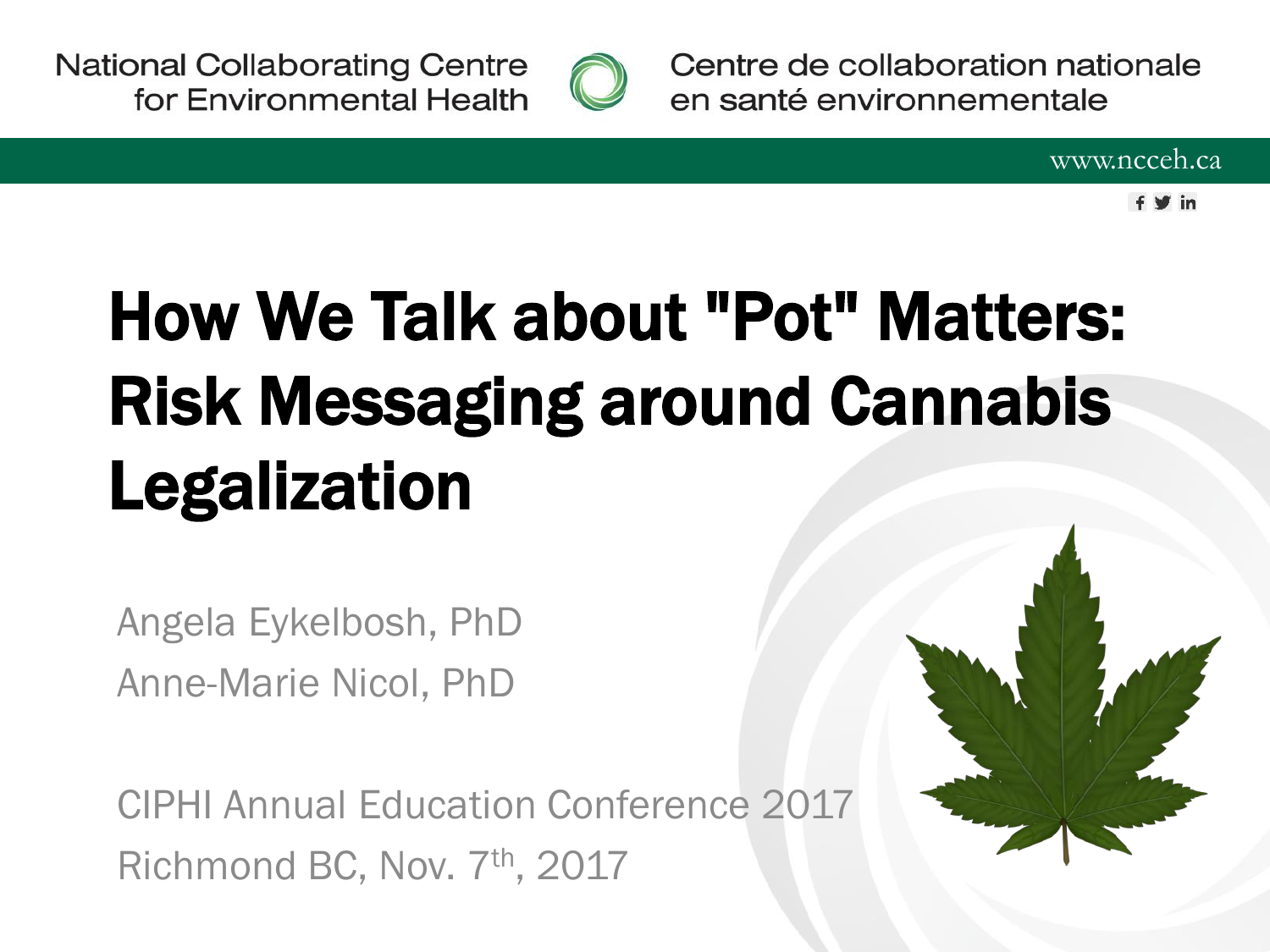#### Current State of Cannabis Legalization



- Bill C-45, "the Cannabis Act" 2017
	- Legalizes production, distribution and possession of cannabis,
- What will be legal in July 2018?
	- Can possess 30 g dried marijuana or equivalent in other classes of cannabis
	- Can share up to 30 g of dried cannabis or equivalent with other adults.
	- However, only dried cannabis, cannabis oil, fresh cannabis, cannabis plants and seeds can be sold.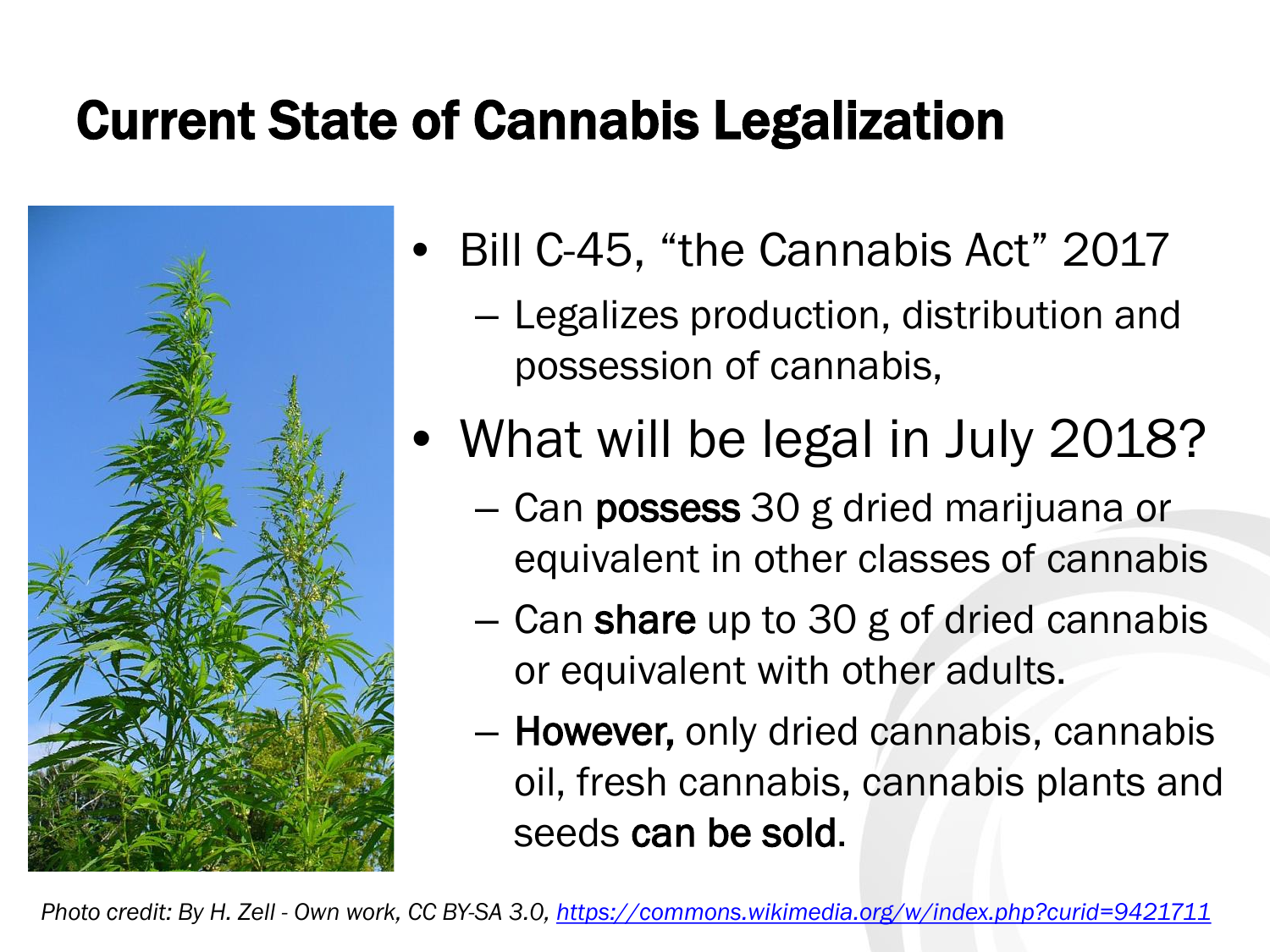#### What about all the other products out there???

| <b>Product</b>                                                 | <b>THC</b><br>Content* | What is it?                                                         | <b>Mode of Use</b>                 | Legal in<br>2018?    |
|----------------------------------------------------------------|------------------------|---------------------------------------------------------------------|------------------------------------|----------------------|
| Cannabis oil                                                   | 3-50%                  | Oil extraction                                                      | Ingested                           | <b>Yes</b>           |
| <b>Edibles</b>                                                 | 50-300<br>mg/item      | Food, drink, candy                                                  | Ingested                           | Yes, made<br>at home |
| <b>Bubble Hash</b>                                             | 20-60%                 | Ice water extraction of resin                                       | Smoked or<br>vaporized             | Yes, made<br>at home |
| Organic solvent<br>extracts (butane<br>hash oil, shatter, etc) | 60-90%                 | Solvent extraction with butane,<br>isopropyl alcohol, propane, etc. | Smoked,<br>vaporized, or<br>dabbed | <b>No</b>            |
| Non-organic solvent<br>extracts (shatter,<br>wax, etc)         | 60-90%                 | Extraction with supercritical $CO2$                                 | Smoked,<br>vaporized, or<br>dabbed | <b>No</b>            |
| Rosin/Wax                                                      | 50-70%                 | Concentrate created using heat<br>and pressure                      | Smoked or<br>dabbed                | Yes, made<br>at home |
| <b>Tinctures</b>                                               | mg/bottle              | Alcoholic extract; droppers                                         | Sub-lingual                        | Maybe                |
| <b>Topicals</b>                                                | mg/bottle              | Infused lip balm, lotions, personal<br><b>lubricants</b>            | <b>Skin</b>                        | <b>No</b>            |

*\*Based on review of products available on several Canadian online cannabis retail sites.*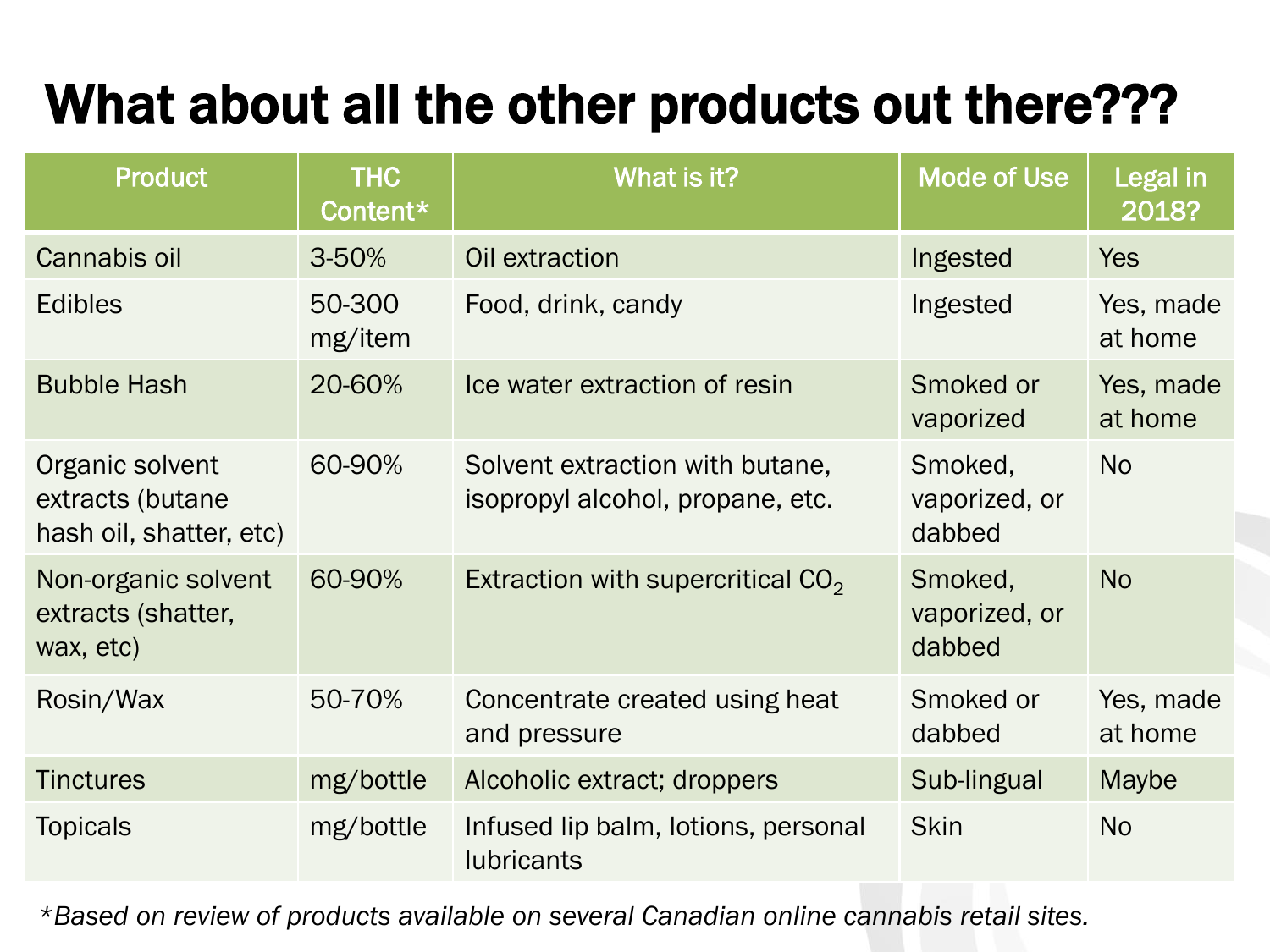#### Cannabis Risk Messaging Challenges

- How do we craft health communications that:
	- Adequately inform the user of risks to self and others?
	- Reduce harms to those who choose to use?
	- Do not rely on stereotypes, fear, or stigma?

- Return to risk communication basics...
	- "Be first, be right, be credible"
	- Simple, plain, appropriate language
	- Target audiences for information/ education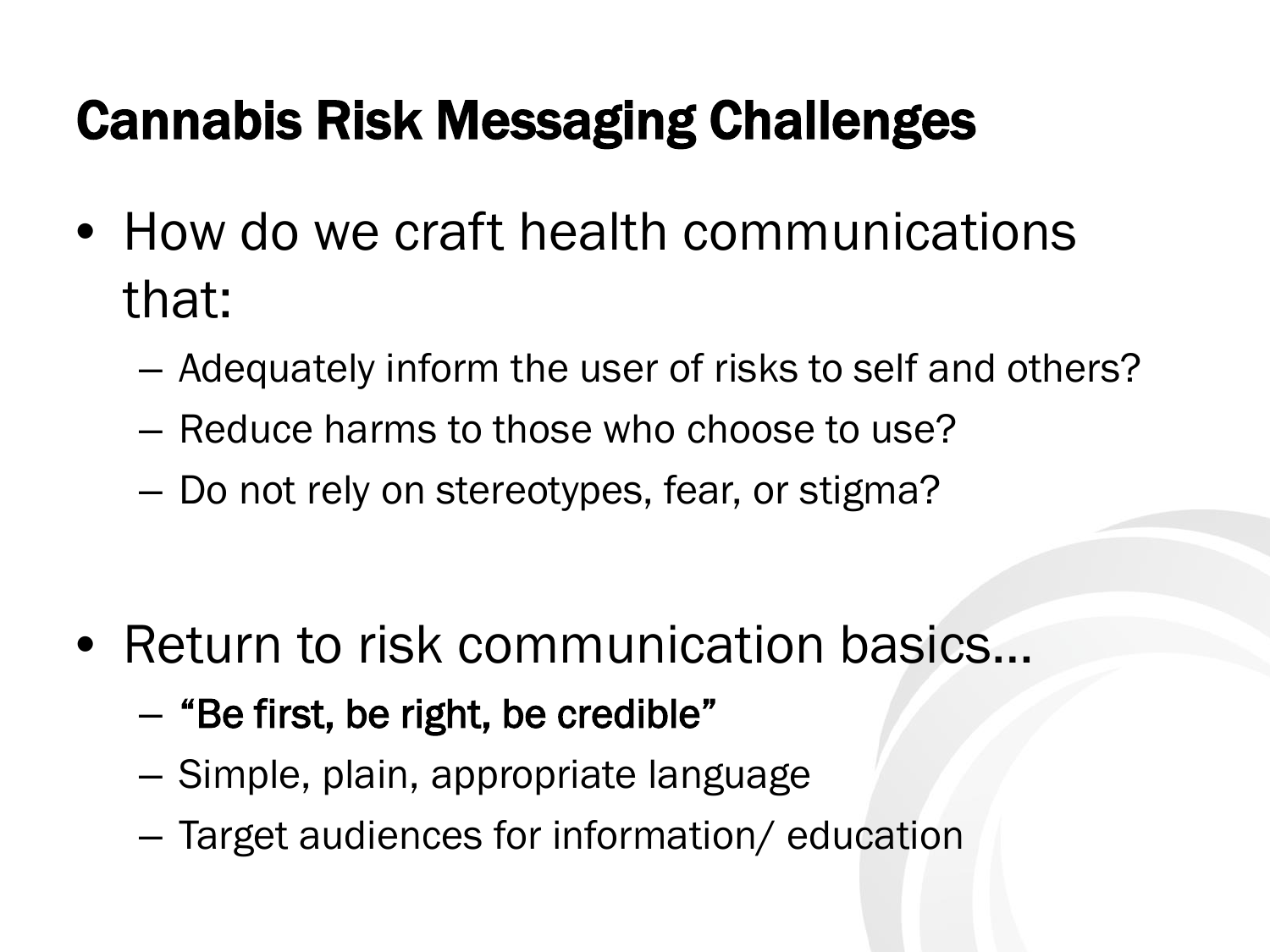### Risk messaging : What should we be talking about… and how?

- I. Getting the terminology right
- II. Understand the limits of evidence and use wisely.
- III. Neither stigmatization nor normalization
- IV. Limit or reduce harm for new and established users
- V. Ensure that all users understand legal responsibilities and new criminal offenses.
- VI. Ensure home growers know how to safely grow, process, store, and dispose of their cannabis.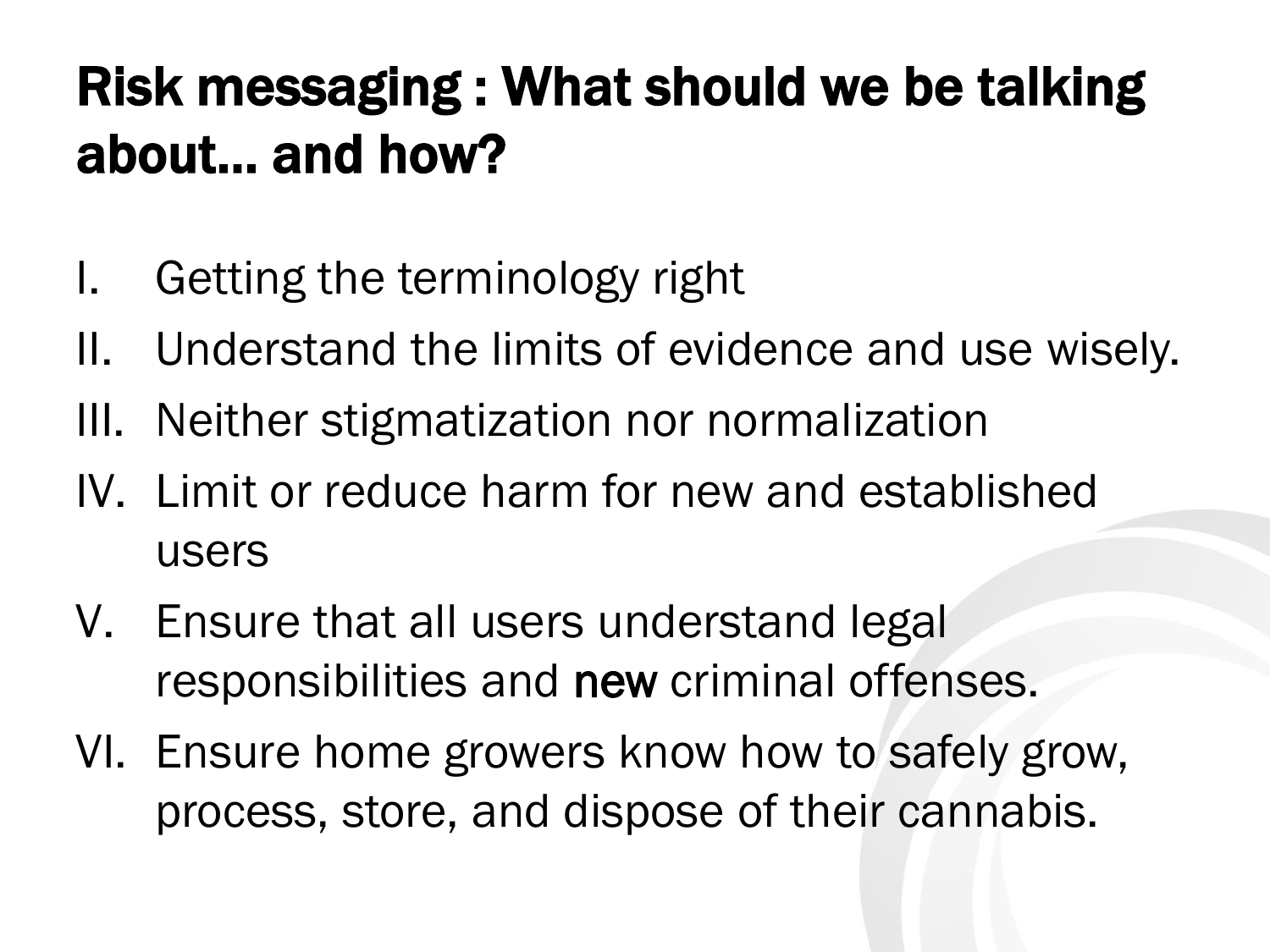### I. Getting the Terminology Right

- **Smoking** of cannabis was widely introduced in the USA by immigrants from Mexico & South America 20<sup>th</sup> c.
- Aggressive US Government campaign to stigmatize cannabis by fanning fear of Mexican immigrants
	- Deliberate shift from "cannabis" to "marihuana" (unusual/foreign/dangerous).
	- Promoted stories about Mexican immigrants, people of colour, and "innocent" citizens under the influence engaging in crime, sexual violence, criminal insanity, etc.
	- An ugly but powerful tool of prohibition

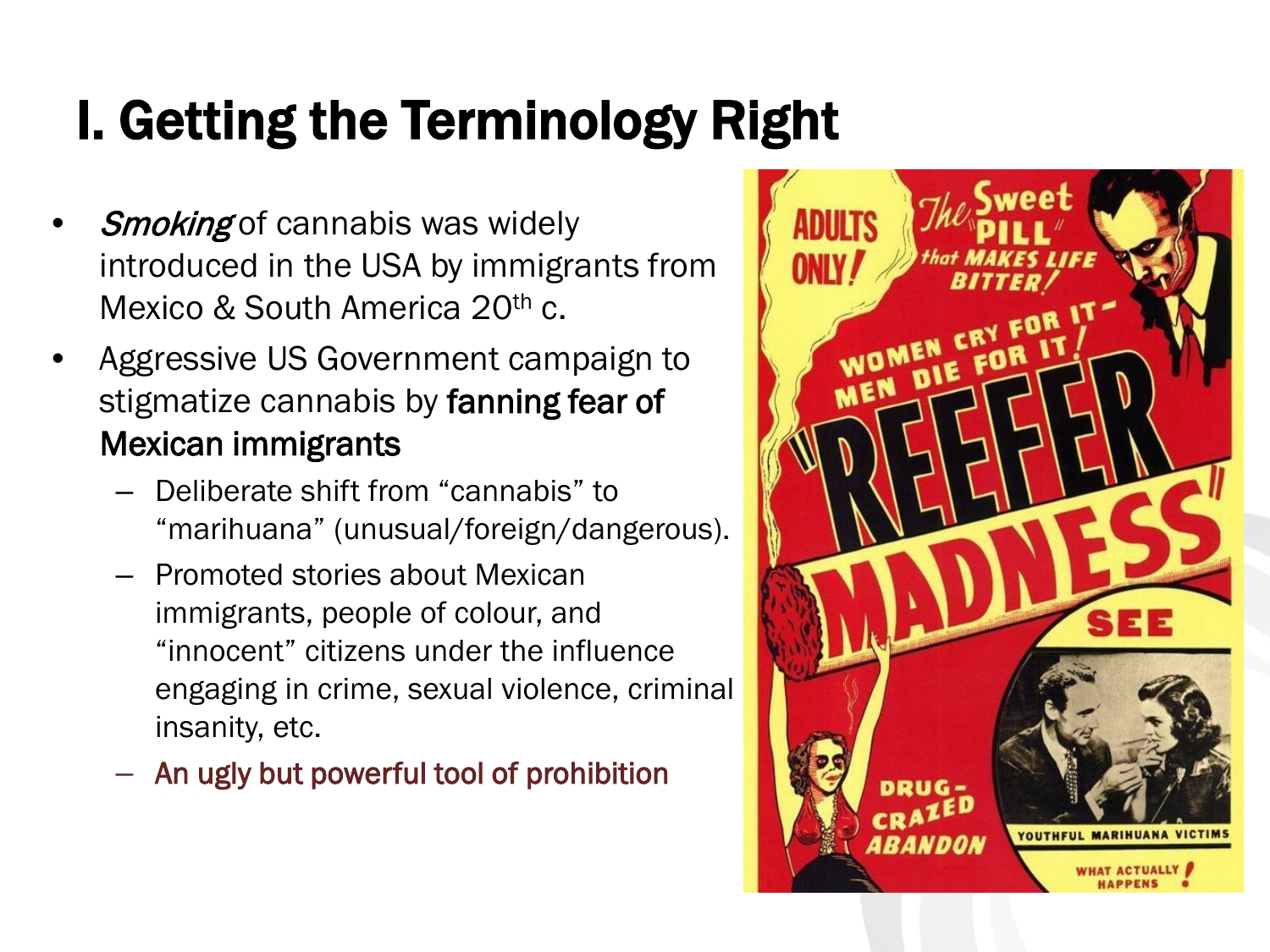#### I. Getting the Terminology Right



• Genus name: *Cannabis* 

• Using formal terms emphasizes the regulatory aspect rather than a user-based or promotional aspect

*Photo credit; Walther Otto Müller [Public domain], via Wikimedia Commons*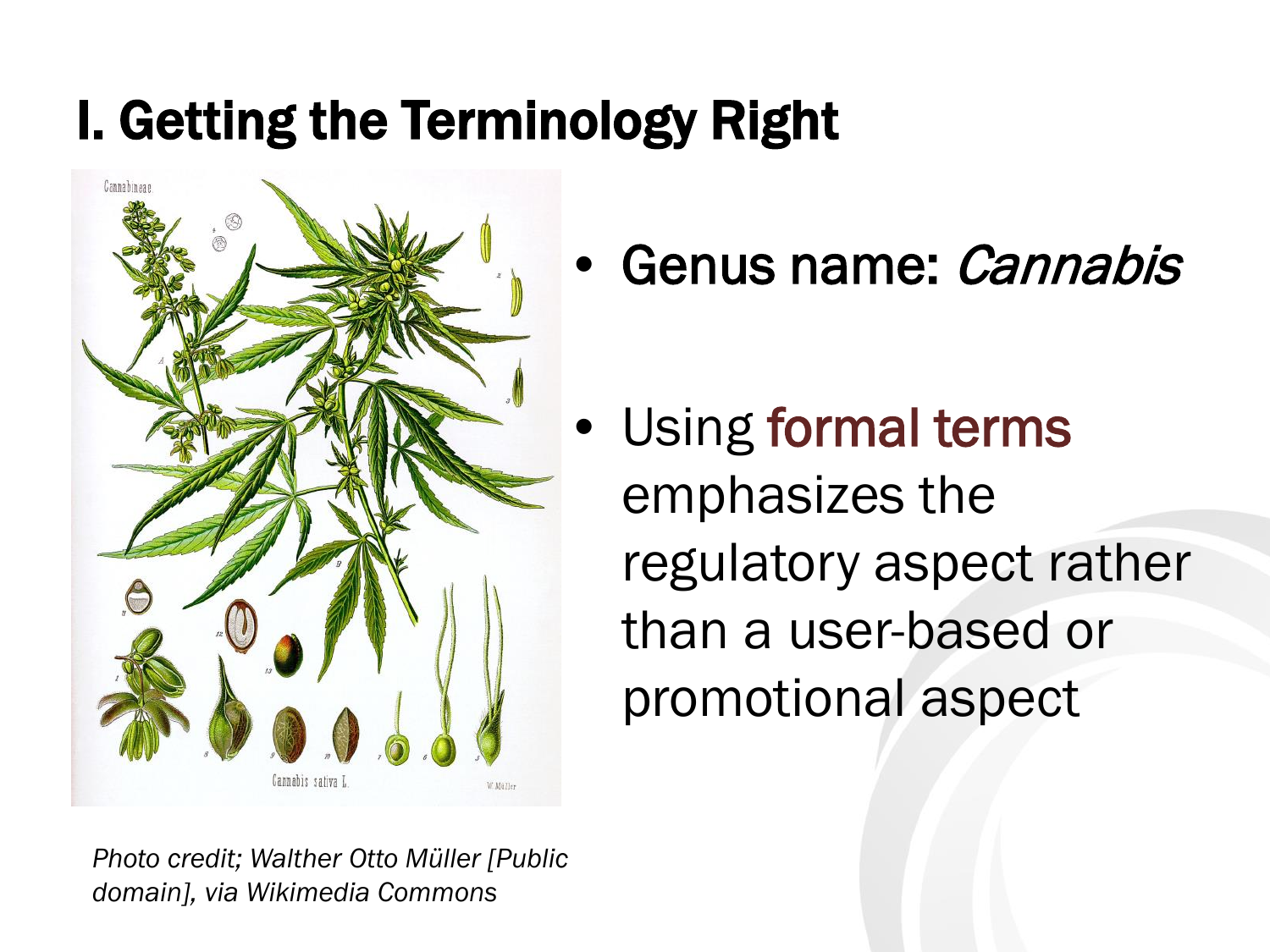### I. Getting the Terminology Right

• Some terms undermine the goals of public health.

| <b>Questionable Terms</b>           |     | <b>Better Alternatives?</b>            |
|-------------------------------------|-----|----------------------------------------|
| Weed, grass, pot, etc.              |     | Vs. Cannabis                           |
| <b>Smoke</b>                        | Vs. | <b>Use</b>                             |
| Recreational                        | Vs. | Non-medical, adult-use, commercial     |
| High (sounds fun!)                  | Vs. | Impaired (sounds like jail!)           |
| Dispensary (medical,<br>beneficial) | Vs. | Retail outlet (commercial, for profit) |

• Promotion/advertising of cannabis is/will be strictly regulated. Don't do the work of industry for them!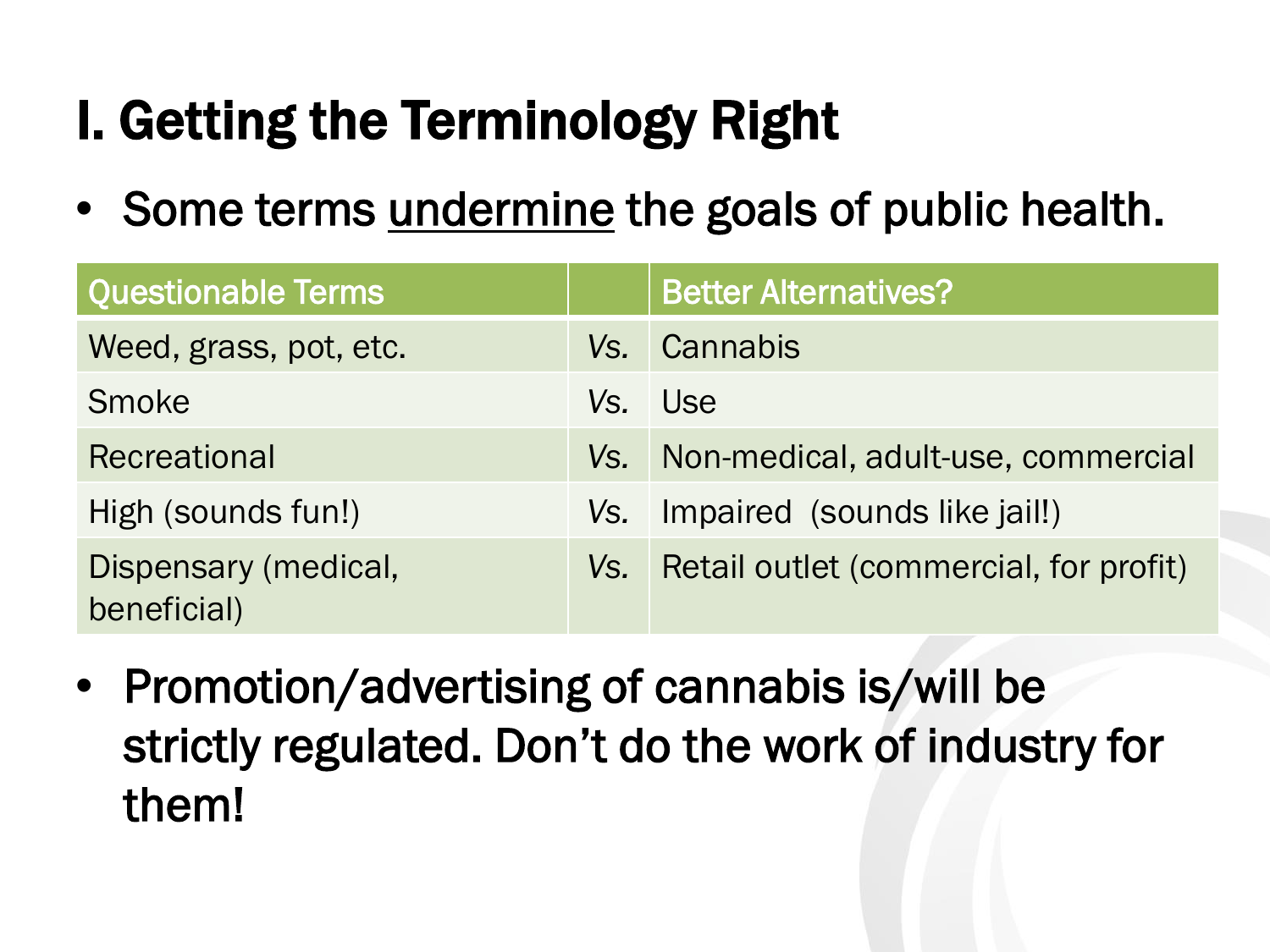#### II. Understanding the Limits of Evidence

- Our knowledge of cannabis risks is incomplete: – Legalization will greatly facilitate research
- Credibility: Public health still accused of "reefer hysteria."
- Stick to what we clearly know:
	- Inhaling particulates and polycyclic aromatic hydrocarbons (PAHs) is bad, regardless of what you are smoking!
	- Careless use and storage can lead to child/pet poisoning.
	- Driving while impaired is dangerous.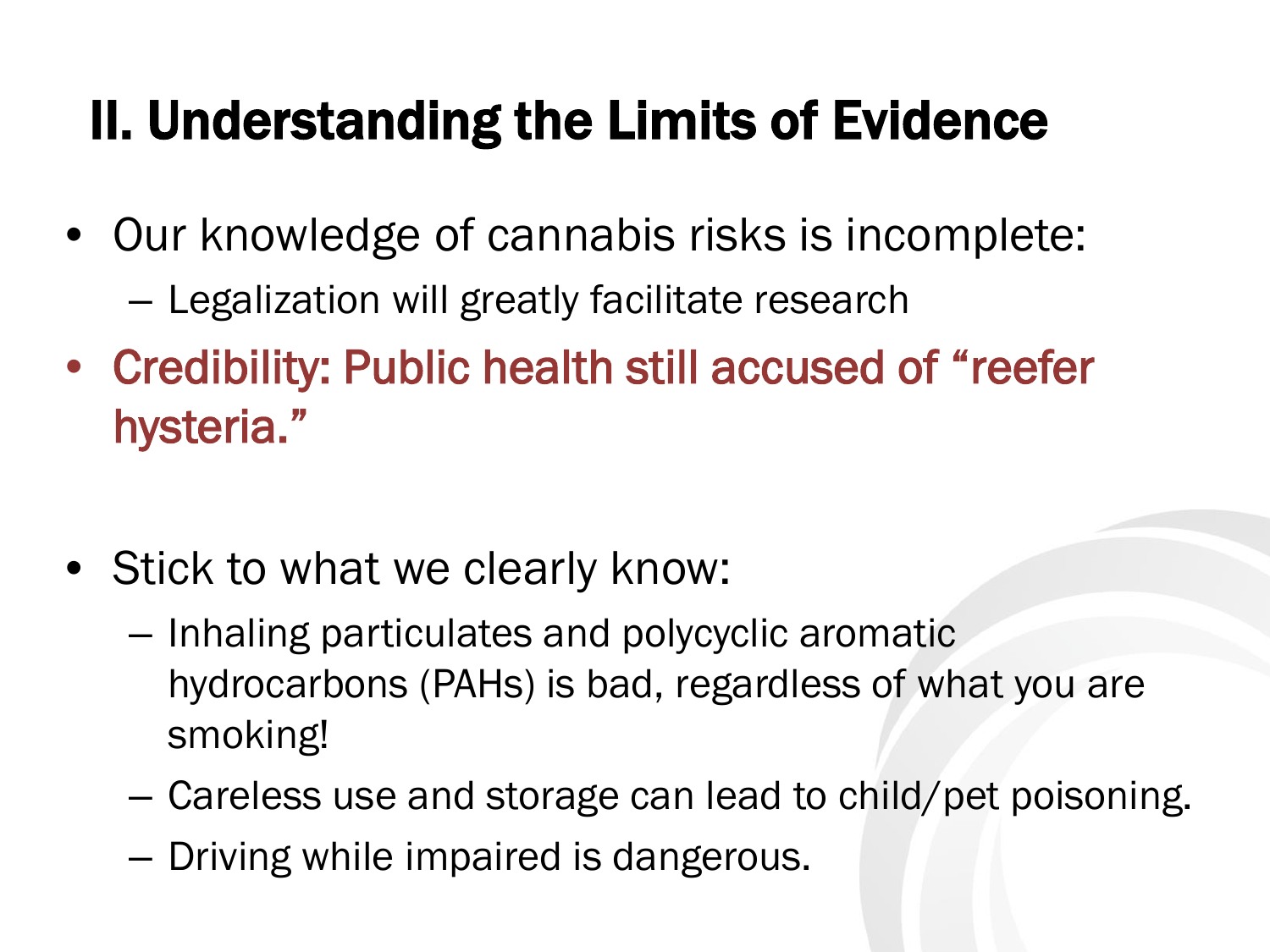#### When you need to present health effects info:



- From the National Academies of Sciences, Engineering and Medicine (NASEM, 2017)
- Strength of evidence approach: rates health evidence as insufficient, limited, moderate, substantial, or conclusive.
- Allows us to present health information *in context* – avoid reefer hysteria!
- On the NCCEH Cannabis Page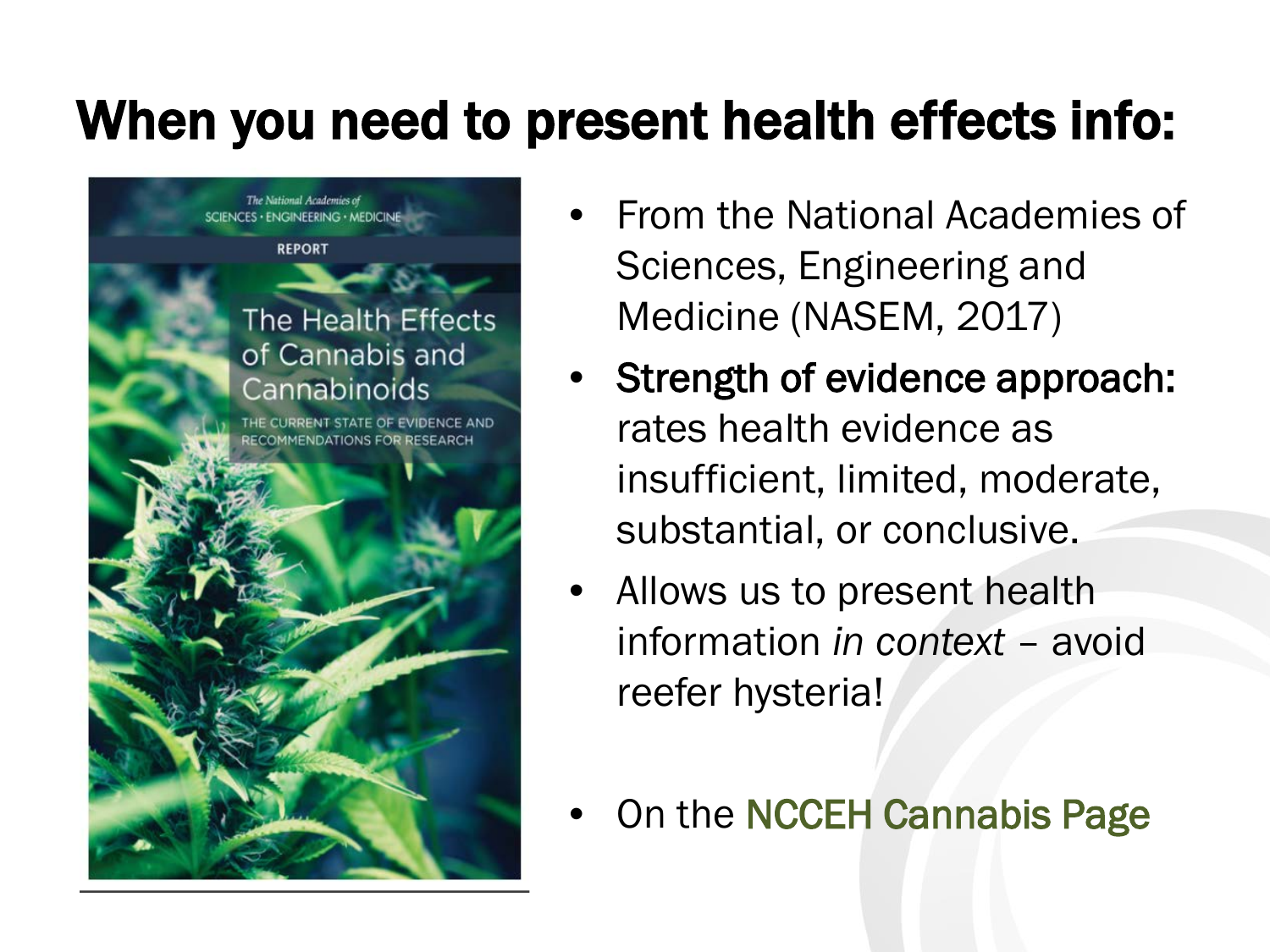### III. Neither stigmatization nor normalization

- Prohibition and Commercialization bring the same ills.
- Chief MHOs and Supply / Demand UPHN (2016): we neither want to drive use underground, nor normalize/ promote substance use



Figure 1: "The Paradox of Prohibition" - adapted from Marks<sup>18</sup>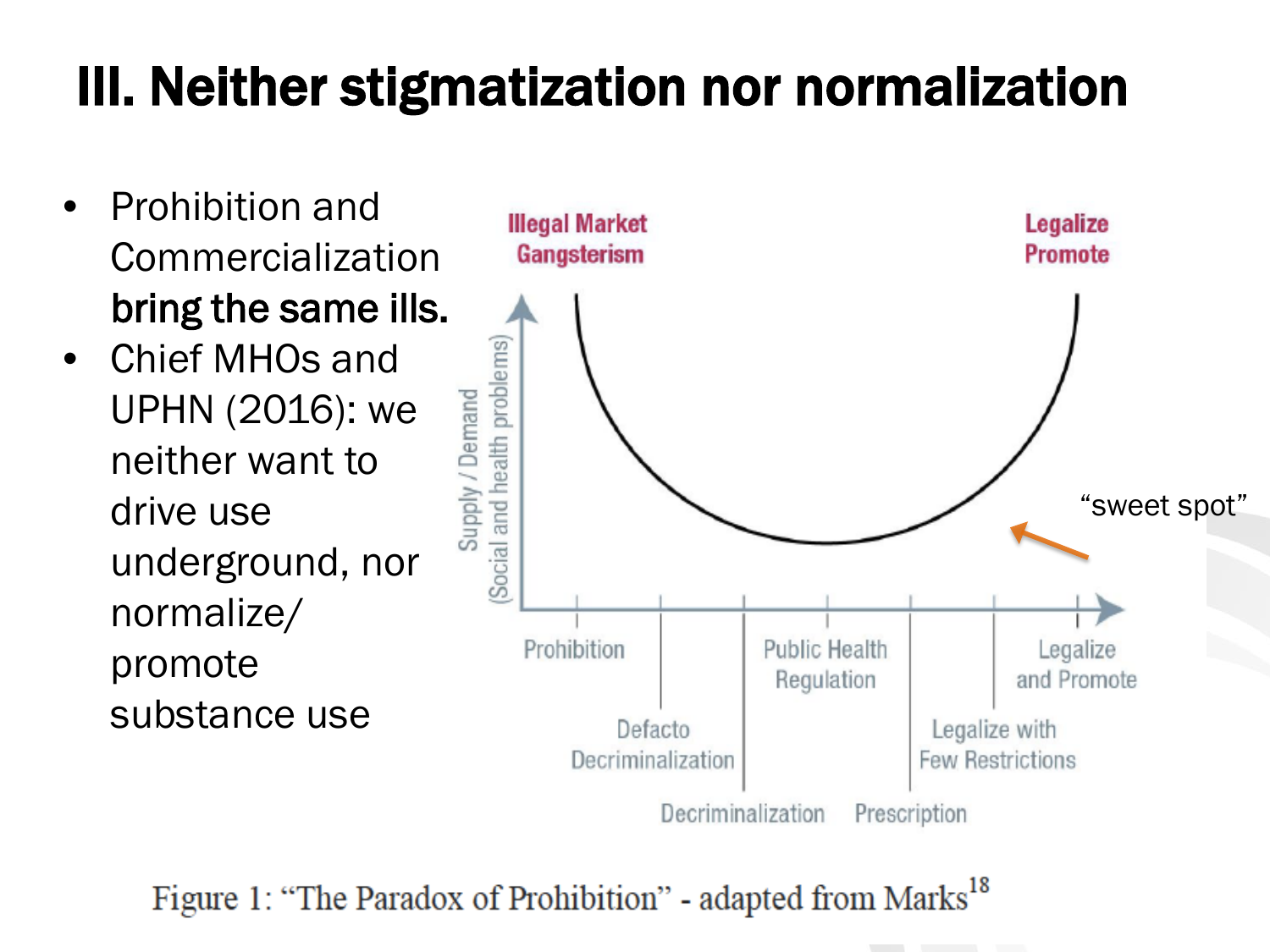### IV. Limit/reduce harm for new/established users

- New users:
	- Education regarding the diversity and potencies of products available (legally or not), including edibles.
	- Make low-potency products available
- Established users:
	- Try to improve habits;
		- E.g., using filtered devices for smoked cannabis greatly reduces pesticide residues passed in the smoke stream (*Sullivan et al. 2013, J Toxicol)*
	- Use other forms (e.g., edibles, vapes)?
		- Legalization and research required to make risk-informed recommendations.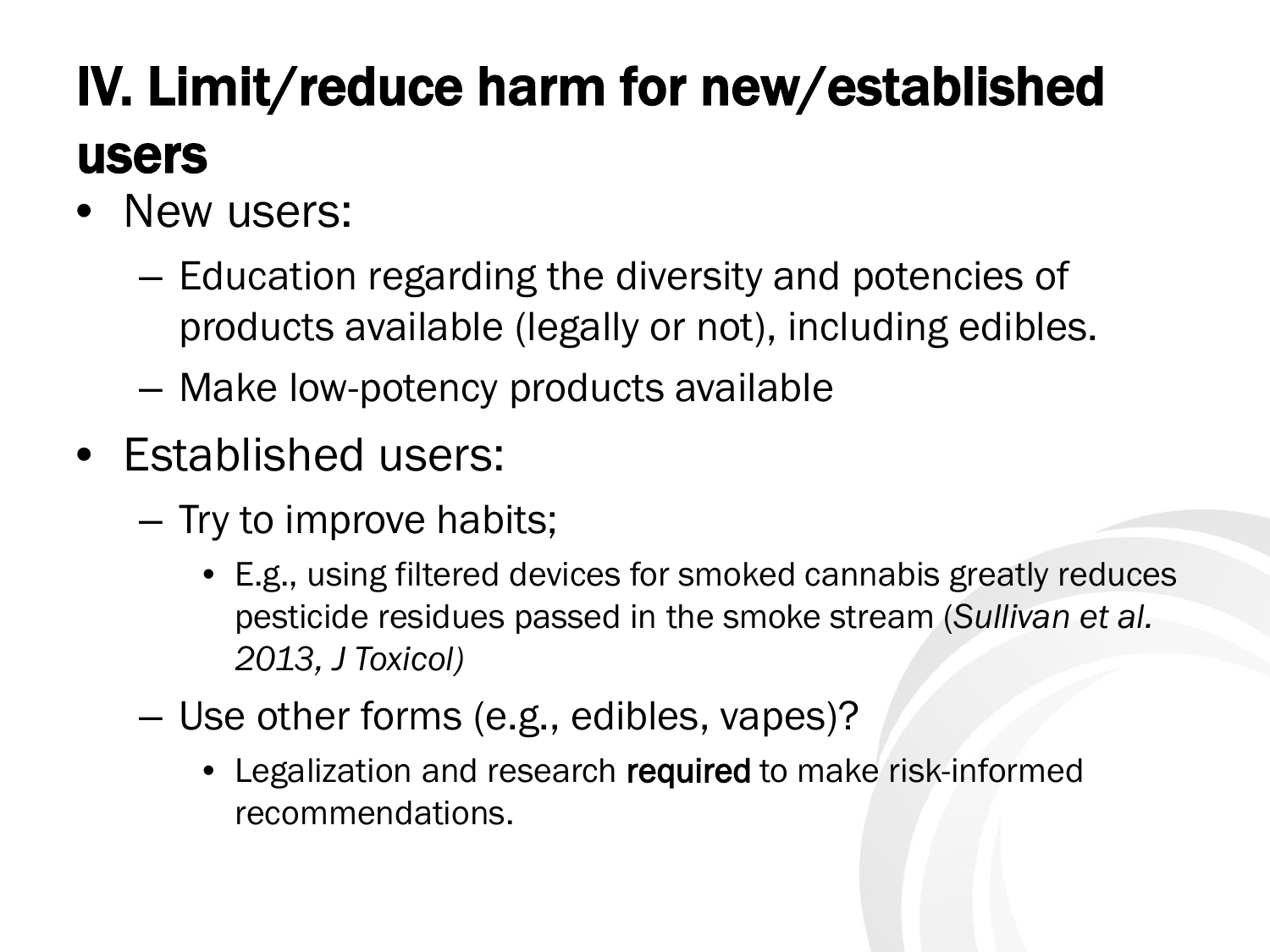### IV. Limit/reduce harm for new/established users

• For ALL users: easy access to information or treatment in case of problems

Don't guess.

**B.C. Poison Control Centre** 

604-682-5050 1-800-567-8911

Be sure.

- Advice on using/storing products in the home.
	- Children and pets, but also other adults!
- Promote the use of poison control centres for accidental poisonings or other adverse events.
	- Put local PCC number on every label!
	- Serves dual function of connecting patients to treatment AND collecting surveillance data.
- How to find treatment/tools for cannabis use disorder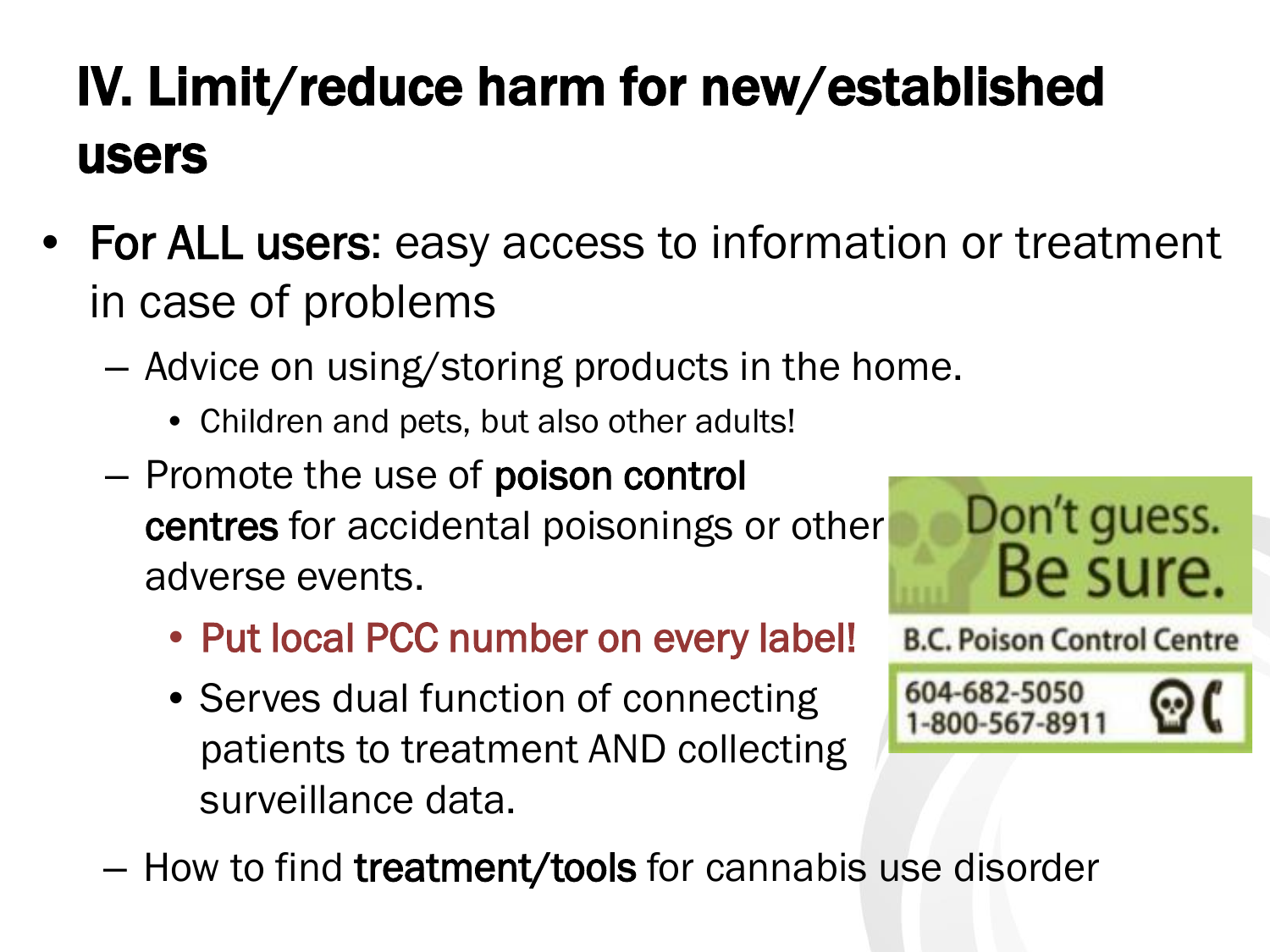#### IV. Limit/reduce harm for users

- Canada's Lower-Risk Cannabis Use Guidelines
- Recommendations to incorporate into messaging that will (hopefully) result in fewer adverse effects for users.
- NCCEH Cannabis Page



#### **Cannabis use and health**

Cannabis use is common, especially among adolescents and young adults. There are well-documented risks from cannabis use to both immediate and long-term health. The main risks include cognitive, psychomotor and memory impairments; hallucinations and impaired perception; impaired driving and injuries (including fatalities); mental health problems (including psychosis); dependence; pulmonary/bronchial problems; and reproductive problems.

#### **Why Lower-Risk Cannabis Use Guidelines?**

Cannabis has been illegal for decades, but Canada is moving toward legalizing and regulating use and supply. The main goals of this policy are to protect public health and public safety. Towards that end, education, prevention and guidance on cannabis use and health are key elements for reducing cannabis use-related harms and problems in the population. Extensive data show that cannabis use has inherent health risks, but users can make choices as to how and what they use to modify their own risks. The main objective of Canada's Lower-Risk Cannabis Use Guidelines (LRCUG) is to provide science-based recommendations to enable people to reduce their health risks associated with cannabis use, similar to the intent of health-oriented guidelines for low-risk drinking, nutrition or sexual behavior.

#### How were the LRCUG developed?

The scientific version of the Lower-Risk Cannabis Use Guidelines was published in the American Journal of Public Health in 2017 (see "Reference" on back), where all data and sources can be found. The original LRCUG had been tabled in 2011; the current version has been updated by an international team of addiction and health experts.

#### Who are the LRCUG for?

- The LRCUG are a health education and prevention tool for: · anyone who is considering using cannabis or has made
- the choice to use, as well as their family, friends and peers. · any professional, organization or government aiming
- to improve the health of Canadians who use cannabis through evidence-based information and education.

#### **FAST FACTS**

- Canada has among the highest cannabis use rates in the world.
- Fatal and non-fatal injuries from motor-vehicle accidents, as well as dependence and other mental health problems, are the most common cannabis-related harm negatively impacting public health.
- About 1 in 5 people seeking substance use treatment have cannabis-related problems.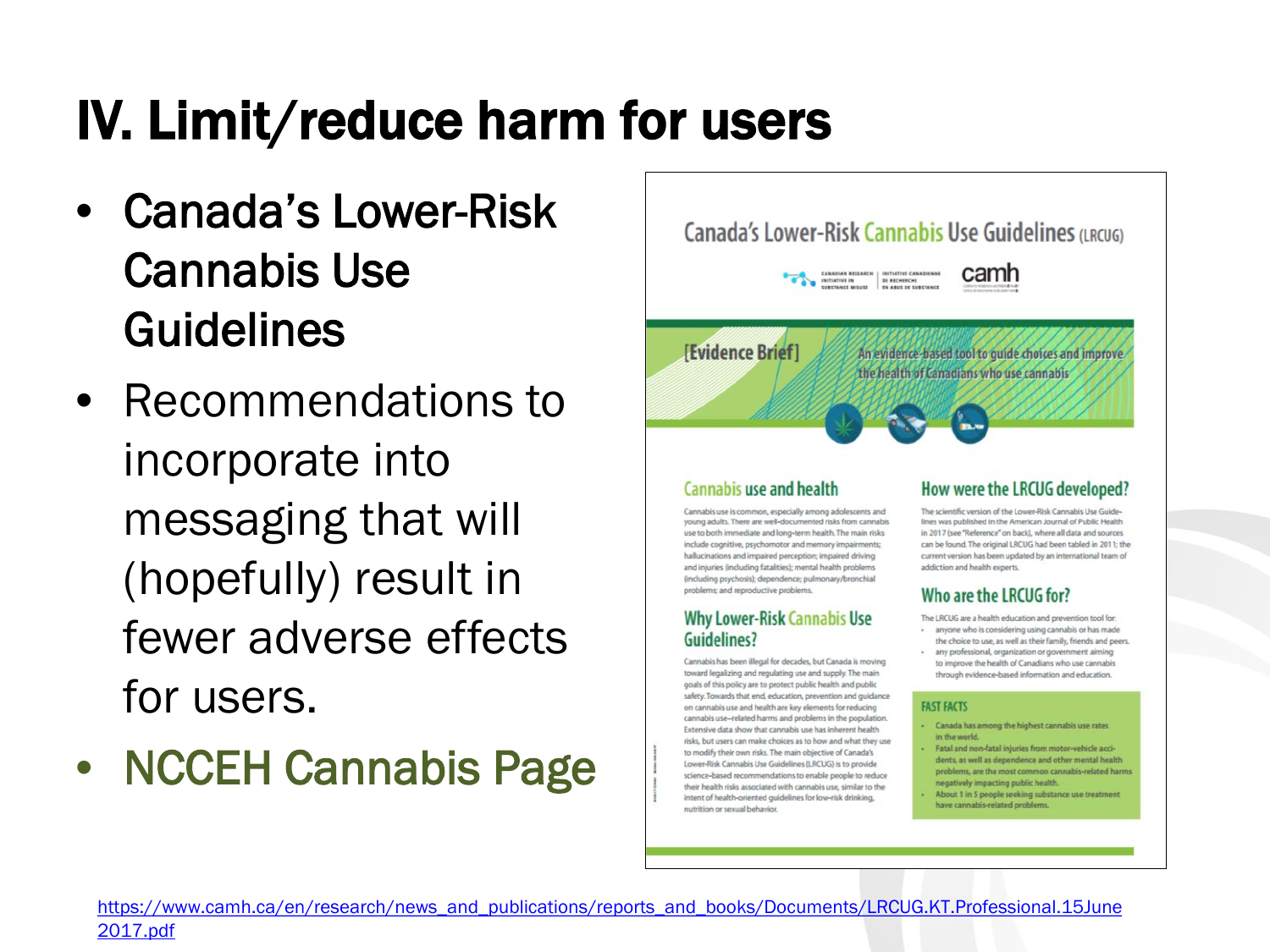### V. Ensure that users understand legal responsibilities



- Two objectives of legalization:
	- Avoid criminalizing cannabis users, including youth.
	- Cut off funding to organized crime.
- However, it's not the Wild West either...
	- Public must be educated regarding new responsibilities and new criminal offenses related to legalization.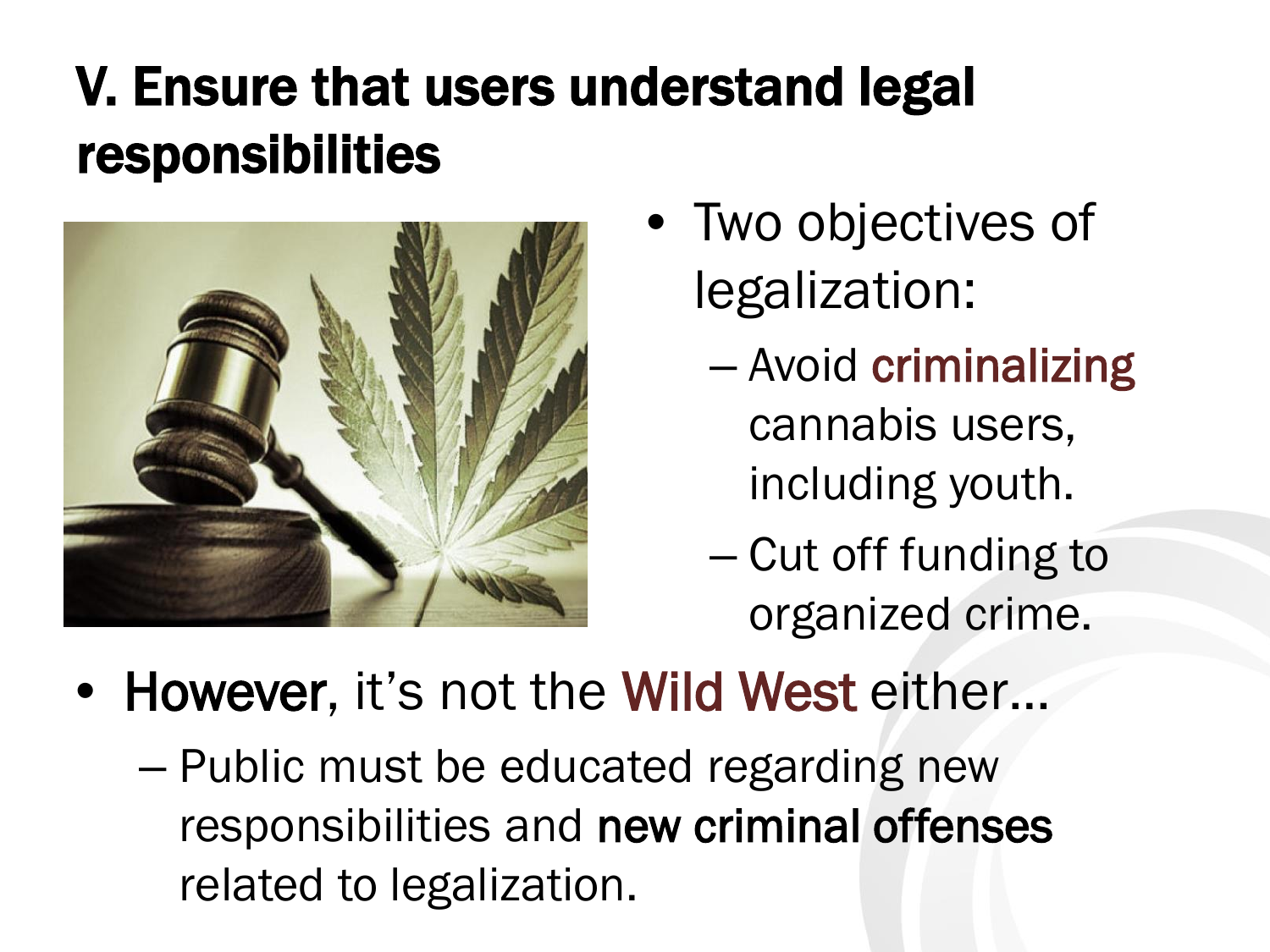#### An example….

- Colorado's "Good to Know" program
- Includes
	- Laws & penalties
	- Safe use
	- Tips for tourists
	- Health effects
	- Youth prevention

# Be safe. Be educated. **BE RESPONSIBLE.**

Marijuana is legal in Colorado. But if you choose to use, there are a few things you need to know.

**LEARN BEFORE YOU USE** 

[www.goodtoknowcolorado.com](http://www.goodtoknowcolorado.com/)

- Slick, simple, easy to use and understand!
- Great slogan: non-judgmental.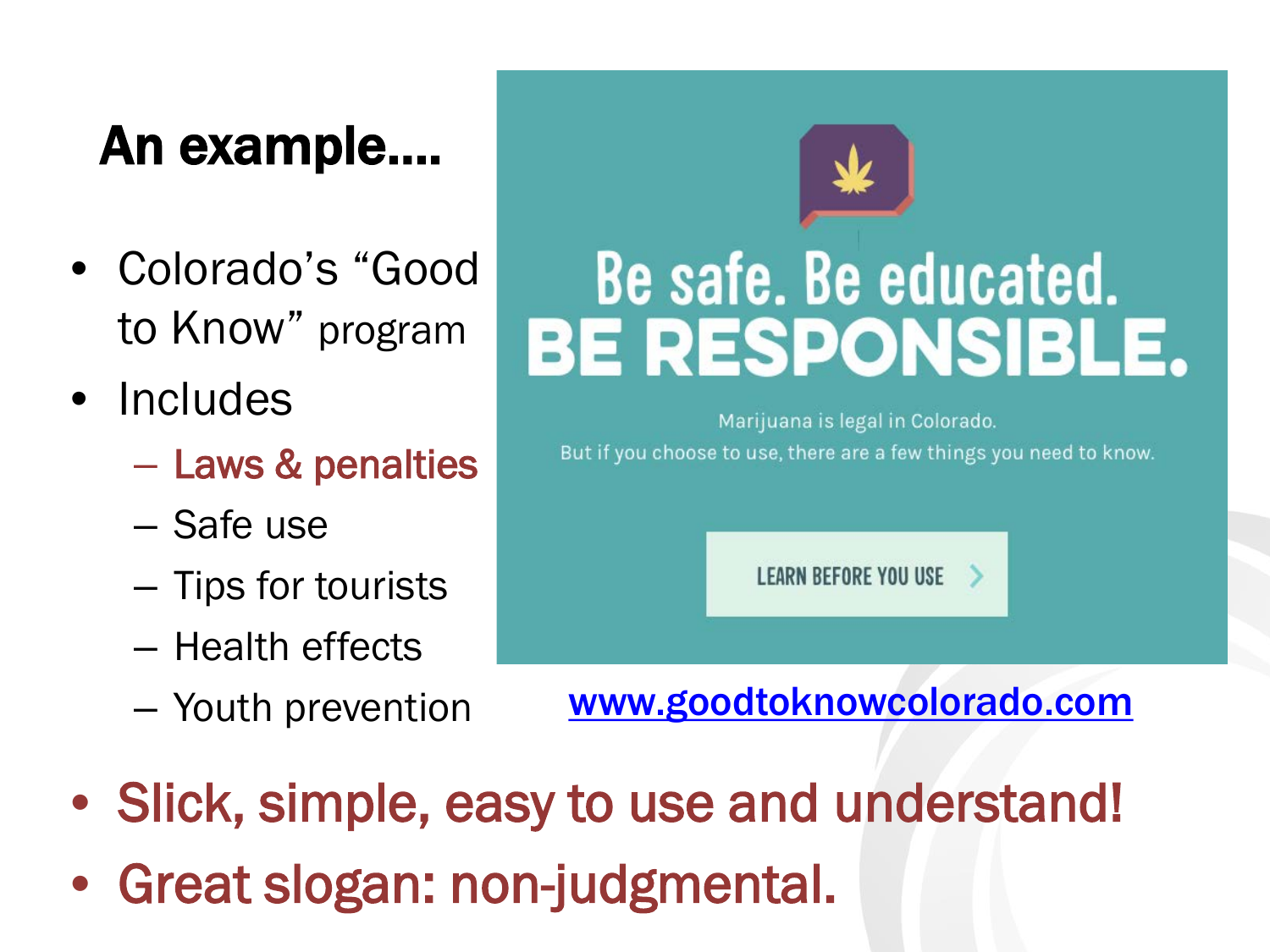### VI. Ensure home growers know how to safely grow, process, store, and dispose of their cannabis.

- Many home growers will be first timers, and may not have access to good advice
- Personal cultivation entails a number of EH risks:
	- In appropriate use of pesticides; humidity control and mould; disposal of mouldy plants; safely installing equipment; use of solvents to make concentrates
- Upcoming NCCEH webinar on Cannabis Legalization and Environmental Health (January 2018).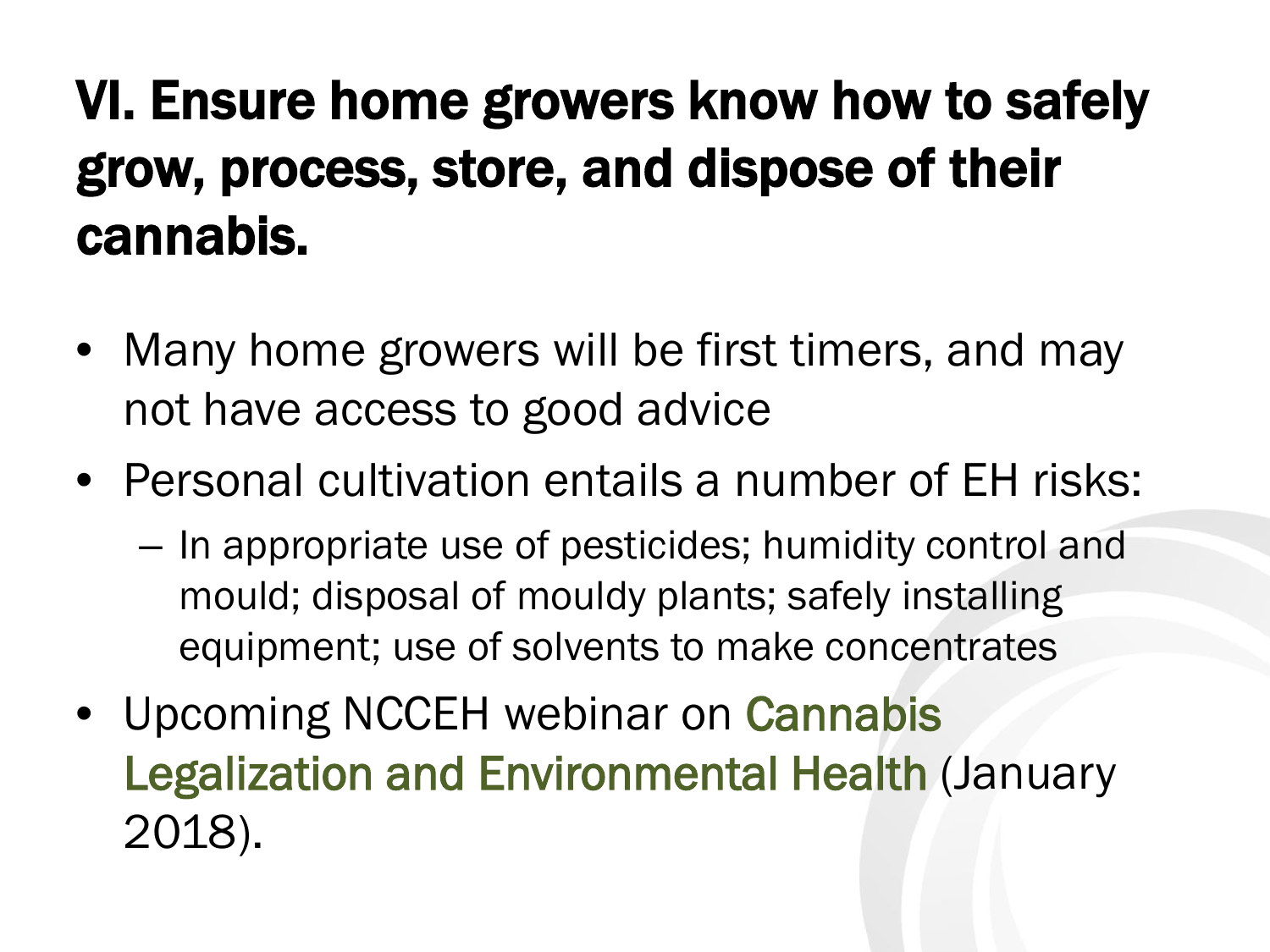#### In summary

- Cannabis will be legal to use in Canada next year
- Getting cannabis messaging right requires:
	- Observing those risk communication principles
	- Choosing our terminology with care
	- Presenting health risks credibly and with context
		- Between "Reefer Madness" and "Dazed and Confused"
	- Promoting lower-risk use wherever possible.